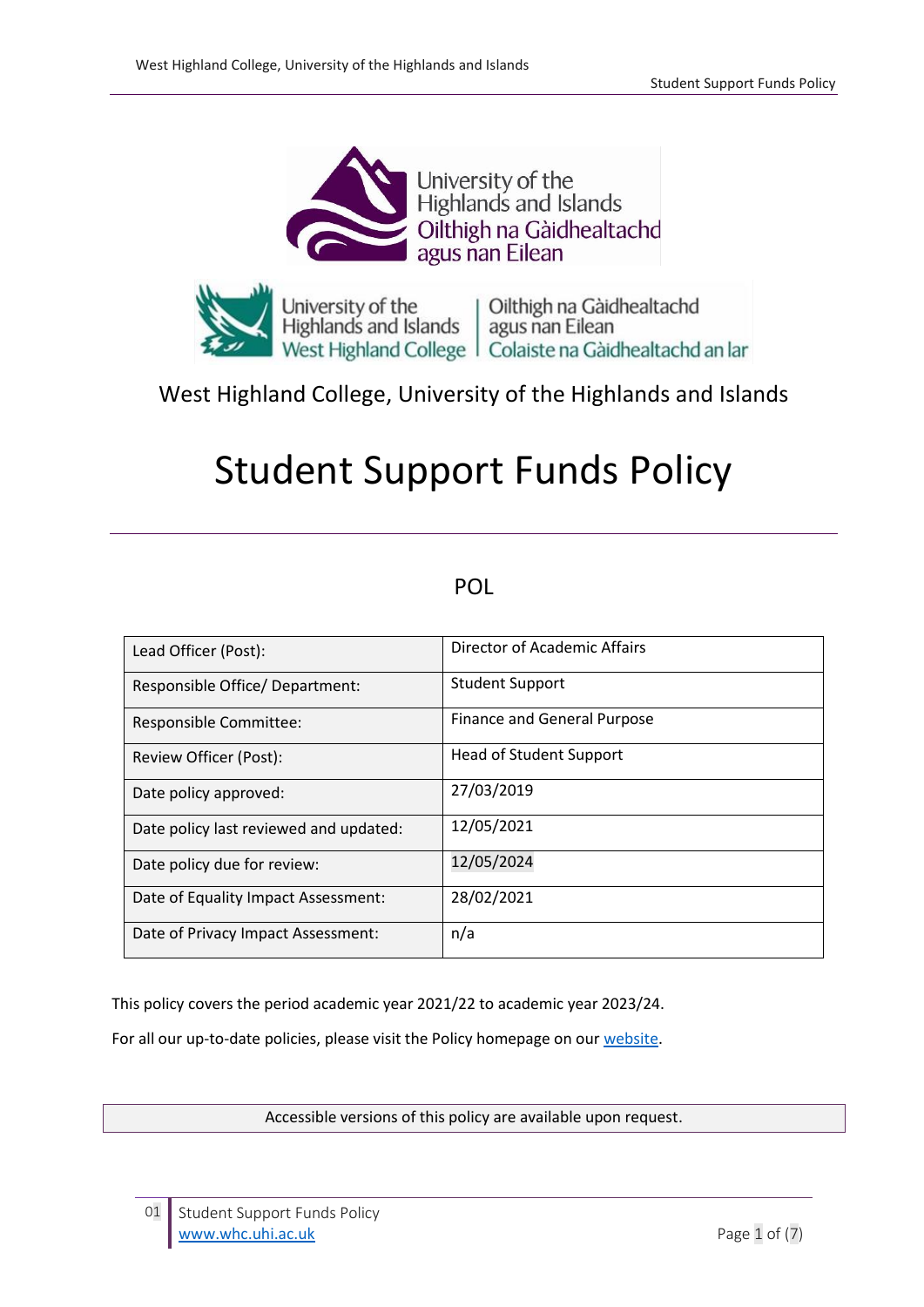# Policy Summary

| Overview                         | This policy is required to set out a regional approach to distribution of<br>student support funds for West Highland College and all academic partners<br>in the University of the Highlands and Islands.                                                                                                                                                  |  |  |
|----------------------------------|------------------------------------------------------------------------------------------------------------------------------------------------------------------------------------------------------------------------------------------------------------------------------------------------------------------------------------------------------------|--|--|
| Purpose                          | The policy will provide a framework for a consistent and coherent<br>methodology for the awarding of student support funds.                                                                                                                                                                                                                                |  |  |
| Scope                            | This policy applies to all academic partners.                                                                                                                                                                                                                                                                                                              |  |  |
| Consultation                     | This policy was formulated by a Policy Ownership Group, made up of<br>practitioners from across the University of the Highlands and Islands<br>network. Endorsement was received from Partnership Council, before the<br>policy went through local consultation and approval by College Boards of<br>Management and Finance and General-Purpose Committee. |  |  |
| Implementation and<br>Monitoring | Academic partners will be responsible for implementing and monitoring<br>the policy. Analysis will be carried out of the policy's impact by staff from<br>the Vice-Principal for Further Education's office.                                                                                                                                               |  |  |
| <b>Risk Implications</b>         | The policy reduces risk for the University and academic partners by<br>creating a streamlined process and reinforcing the existing staff community<br>of practice.<br>Students will also benefit from a consistent approach across all partners.                                                                                                           |  |  |
| Link with Strategy               | This policy is linked to the Regional Outcome Agreement.                                                                                                                                                                                                                                                                                                   |  |  |
| <b>Impact Assessment</b>         | Equality Impact Assessment: February 2021 - No further action required.                                                                                                                                                                                                                                                                                    |  |  |
|                                  | Privacy Impact Assessment: n/a                                                                                                                                                                                                                                                                                                                             |  |  |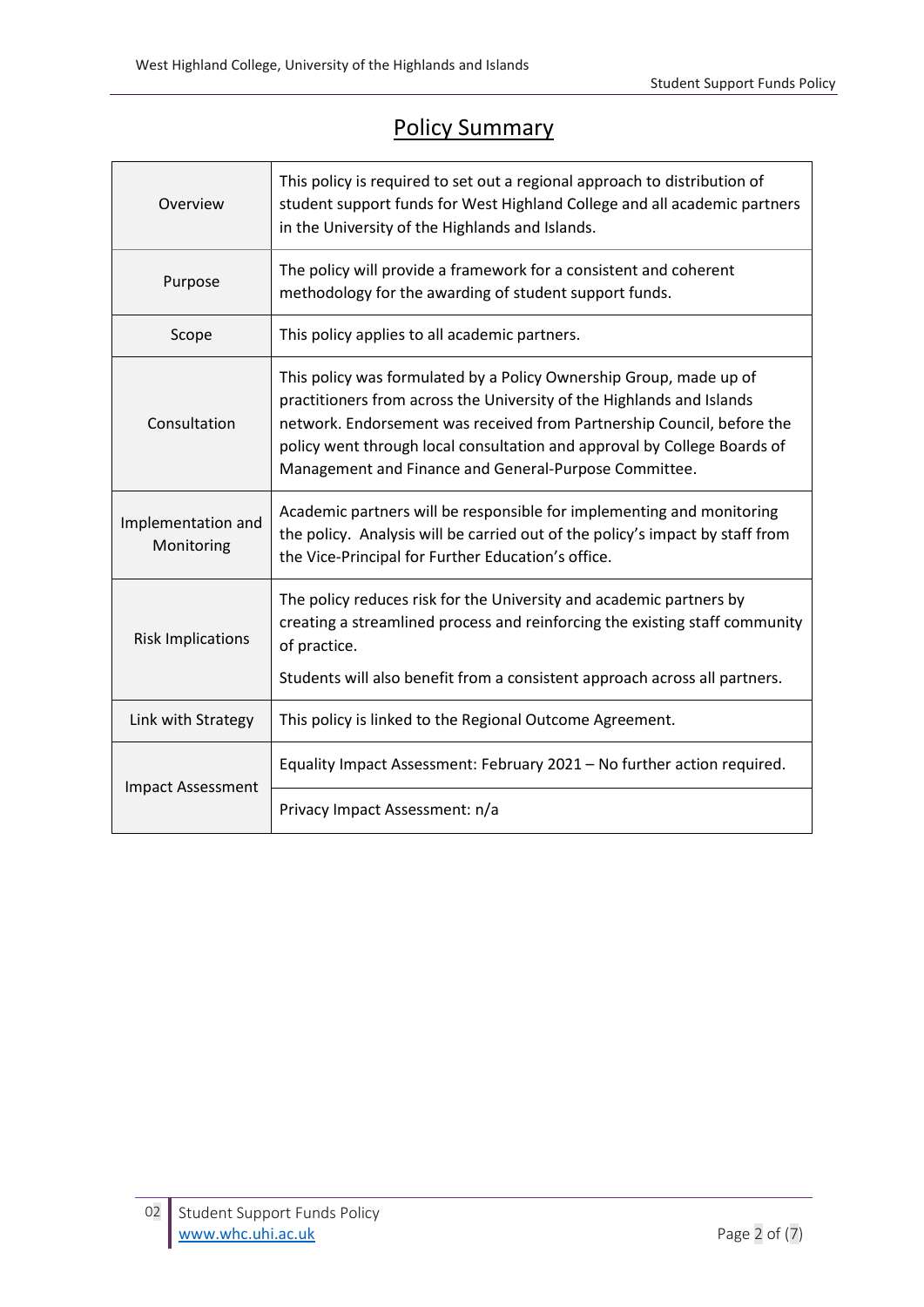# 1. Policy Statement

- 1.1 The purpose of this policy is to outline the principles underpinning the College's process of assessing and distributing Student Support Funds. The overarching aim of this policy is to ensure that as many eligible students as possible have access to funds within allocated budgets.
- 1.2 Funds are distributed in compliance with the funding regulations as determined by the Scottish Funding Council and Student Awards Agency Scotland. Where discretion is given to the College to determine eligibility, this policy and the separate West Highland College Student Support Funds Procedure specifies the rationale applied.

# 2. Definitions

- 2.1 Scottish Funding Council ("SFC") SFC is the national, strategic body that is responsible for funding teaching and learning provision, research and other activities in Scotland's Colleges and universities. SFC gives funding to colleges and universities with guidance on how the funds should be distributed to students.
- 2.2 Student Awards Agency Scotland ("SAAS") SAAS is an agency of the Scottish Government giving financial support to eligible students doing a course of higher education in the UK. SAAS provides the University of the Highlands and Islands with funds and guidance for distribution of the Higher Education Discretionary Fund.
- 2.3 For the purposes of this policy, the following terms will be used:
	- 2.3.1 The Further Education Bursary will be referred to as the "Bursary Fund".
	- 2.3.2 The Educational Maintenance Allowance will be referred to as the "EMA".
	- 2.3.3 The College and University Childcare Funds will be referred to the "Childcare Funds".
	- 2.3.4 The Further Education Discretionary Fund will be referred to as the "FE Discretionary Fund".
	- 2.3.5 The Higher Education Discretionary Fund will be referred to the "HE Discretionary Fund".
- 2.4 Further Education courses are normally up to and including Level 6 on th[e SCQF Framework.](http://scqf.org.uk/interactive-framework/) Higher Education courses are normally Level 7 and above.

## 3. Purpose

- 3.1 The College will utilise the current guidance to ensure fair distribution of the Student Support Funds.
- 3.2 The College aims to distribute Student Support Funds within the conditions of the respective national policies in a fair and consistent manner to assist students who demonstrate financial need. The College undertakes to maximise the use of available funds to ensure as many students as possible benefit through the qualifying criteria.

#### 3.3 **Bursary Fund**

- 3.3.1 As defined in the current SFC guidelines, availabl[e here,](http://www.sfc.ac.uk/publications-statistics/guidance/2020/SFCGD082020.aspx) the Bursary Fund may be offered where the student and their course meets eligibility criteria. There is no automatic entitlement to the Bursary Fund, even where eligibility is established.
- 3.3.2 The Bursary Fund constitutes the following:
	- Maintenance Allowance
	- Dependant Allowance
	- Study Expense Allowance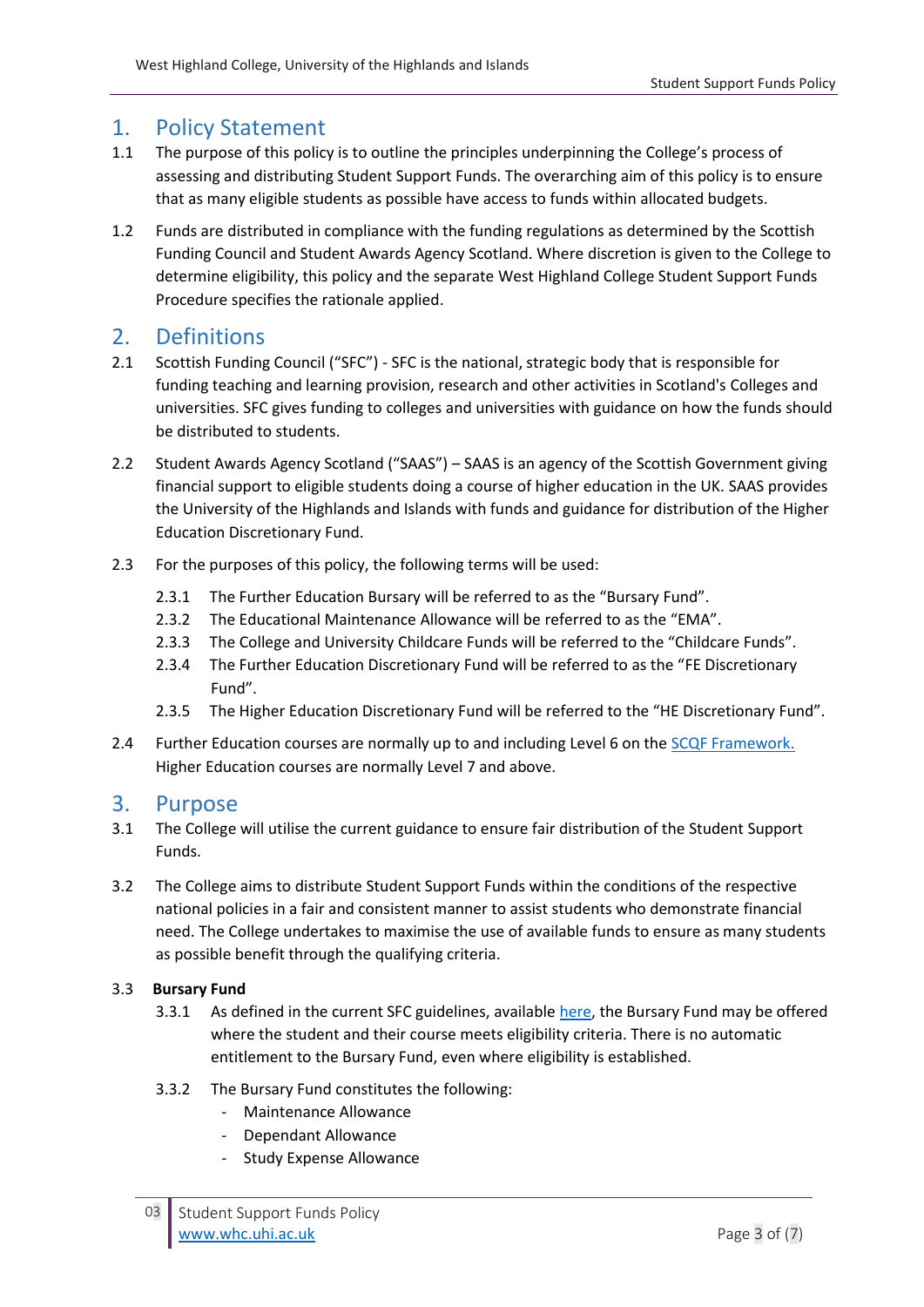- Travel Expense Allowance
- Additional Support Needs for Learning Allowance
- 3.3.3 Maintenance Allowance: The College follows the SFC guidance for this element.
- 3.3.4 Dependant Allowance: The College follows the SFC guidance for this element.
- 3.3.5 Study Expense Allowance: The College follows the SFC guidance for this element.
- 3.3.6 Travel Expense Allowance
	- The College will determine the most appropriate and cost-effective route or mode of transport for Travel Expense Allowance.
	- Travel expenses will only be paid for students residing 2 miles or more from the College.
- 3.3.7 Additional Support Needs for Learning Allowance: The College follows the SFC guidance for this element.
- 3.3.8 The attendance criteria for the Bursary Fund is based on the current SFC guidance. Where the guidance calls for institutional discretion to be applied, the process to be followed is agreed regionally and is available in the Attendance and Engagement Appendix.

#### 3.4 **EMA**

As defined in the current SFC guidelines, available [here,](http://www.sfc.ac.uk/nmsruntime/saveasdialog.aspx?lID=19981&sID=12225) the EMA provides a weekly term time allowance for students normally aged 16-19 years old inclusive from low income households who are studying non-advanced courses.

- 3.4.1 The College follows the current SFC guidance.
- 3.4.2 The attendance criteria for EMA is based on the current SFC guidance. Where the guidance calls for institutional discretion to be applied, the process to be followed is agreed regionally and is available in the Attendance and Engagement Appendix.

#### 3.5 **Childcare Funds (Further and Higher Education)**

As defined in the current national policy and guidelines, availabl[e here,](http://www.sfc.ac.uk/publications-statistics/guidance/2020/SFCGD112020.aspx) Childcare Funds consist of two elements to help pay for formal or registered childcare expenses: the Lone Parents Childcare Grant and the Discretionary Childcare Funds.

- 3.5.1 The College follows the current national policy and guidelines for Childcare Funds.
- 3.5.2 The College may identify certain groups as priority for allocation of the Discretionary Childcare Funds element, based on assessment of need.

#### 3.6 **FE Discretionary Fund**

As defined in the current [SFC guidelines,](http://www.sfc.ac.uk/publications-statistics/guidance/2020/SFCGD102020.aspx) the FE Discretionary Fund is "primarily for emergency use and instances of financial hardship".

- 3.6.1 The College follows the current guidance, available above.
- 3.6.2 The College distributes FE Discretionary Funds within allocated budgets in response to student need and circumstances.
- 3.6.3 The FE Discretionary Fund has priority areas including, but not limited to:
	- Housing and accommodation costs
	- Emergency aid for unforeseen and unmanageable circumstances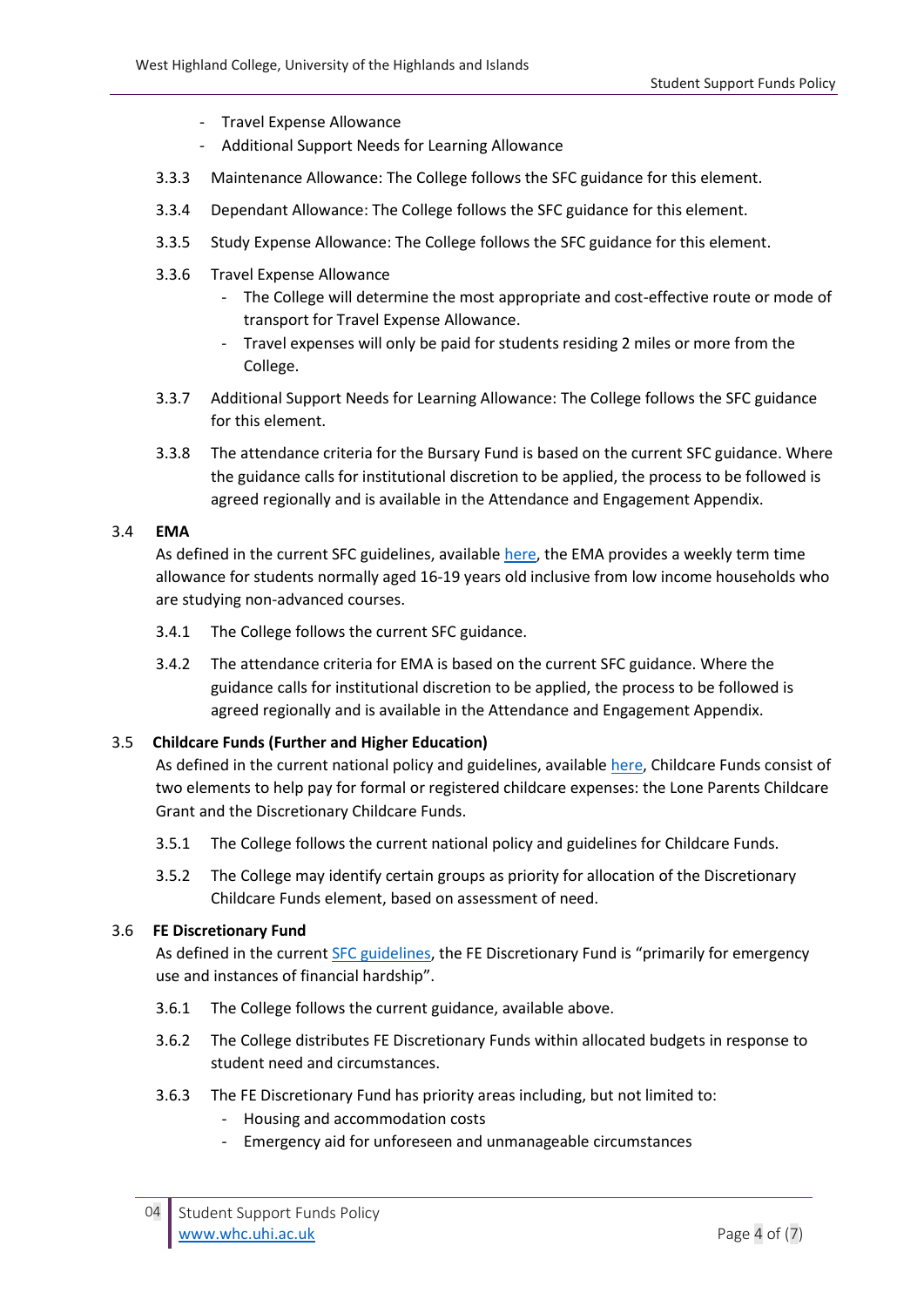- Students at risk of financial hardship due to substantially higher-than-average utility costs

#### 3.7 **HE Discretionary Fund**

As defined in the current [SAAS guidelines](https://saas.gov.uk/files/310/saas-discretionary-fund-guidance.pdf), the HE Discretionary Fund is intended to "provide nonrepayable assistance for students in financial difficulties in order for them to access and/or continue in Higher Education".

- 3.7.1 The College follows the current guidance, available above.
- 3.7.2 The College distributes HE Discretionary Funds within allocated budgets in response to student need and circumstances.
- 3.7.3 The HE Discretionary Fund has priority areas including, but not limited to:
	- Housing and accommodation costs
	- Students experiencing excessive travel costs, e.g., where the journey is greater than a reasonable commute
	- Childcare costs for part-time HE courses
	- Emergency aid for unforeseen and unmanageable circumstances
	- Students at risk of financial hardship due to substantially higher-than-average utility costs

#### 3.8 **Supporting Evidence**

- 3.8.1 Students applying for financial support are required to produce documentary evidence in support of their application before an award can be considered.
- 3.8.2 Exception may be made for care experienced students and young estranged students who may encounter difficulty in providing documentation in support of their application, which could create or exacerbate financial hardship. In this case, confirmation of the student's circumstances from a third-party agency such as the local authority Social Work department will be accepted in place of the normal supporting documentation.

#### 3.9 **Eligibility**

- 3.9.1 Eligibility criteria are in line with the relevant guidance/policy for each fund.
- 3.9.2 In addition, all applicants for student financial support will be checked for any outstanding debt to the College. Students with outstanding debt will be required to enter into a repayment agreement before additional funds will be released.
- 3.9.3 Where a student's experiences an unforeseeable or unavoidable change to their circumstances during an academic year, the College may re-assess the student as appropriate.

#### 3.10 **Appeals (Informal and Formal)**

- 3.10.1 Students are entitled to raise concerns related to the application of this policy and awarding of student support funds.
- 3.10.2 In the first instance, students should raise their concerns with college staff responsible for student support funds administration.
- 3.10.3 Should this not resolve the concerns; the student will be able to escalate the issue by means of an impartial review.
- 3.10.4 Further information is available in the accompanying Student Support Funds Procedures.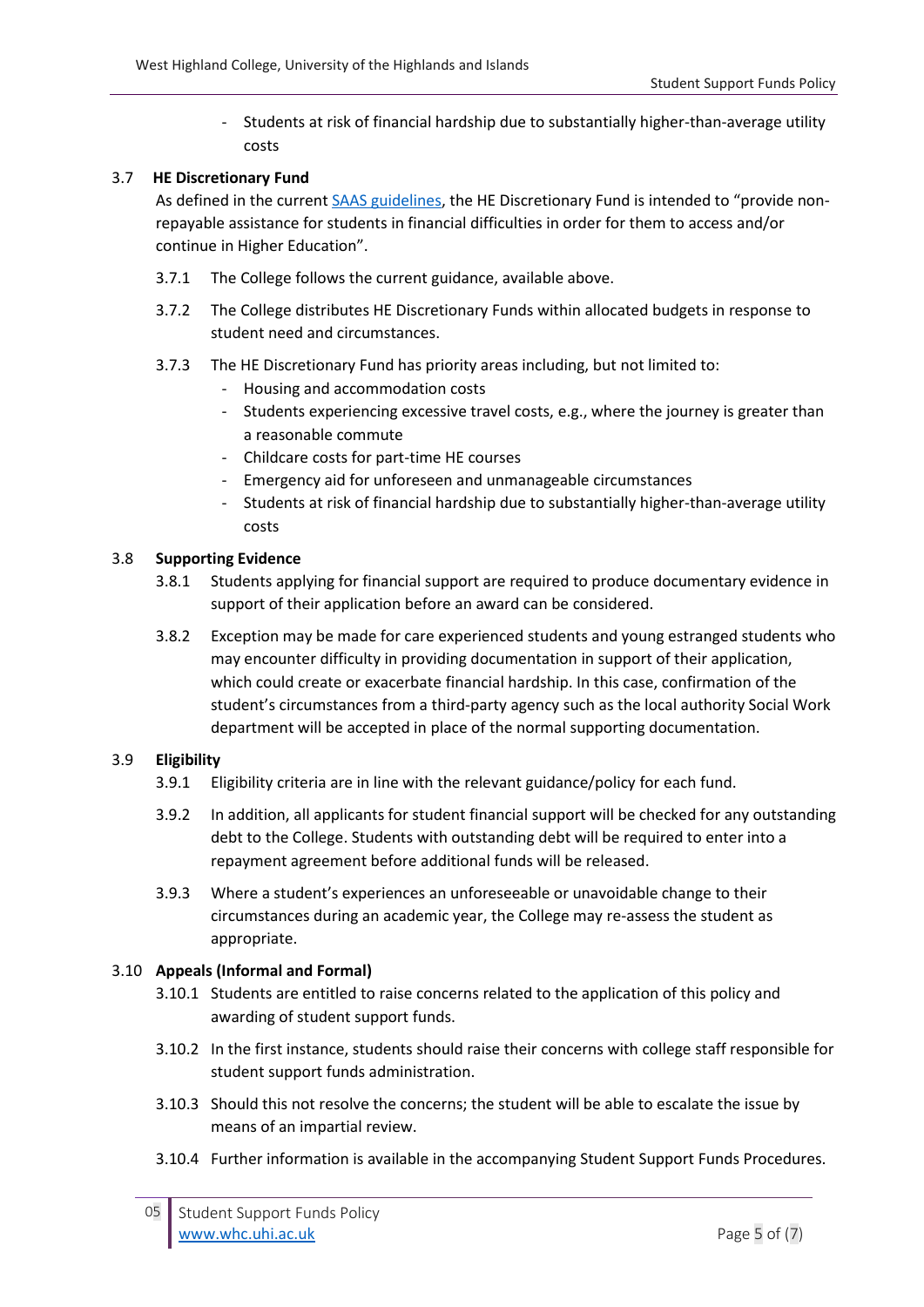## 4. Scope

4.1 Financial support may only be offered if both the student and their course are eligible for support.

## 5. Exceptions

- 5.1 The policy identifies areas of discretion for colleges and sets out priority areas for support. Ultimate authority for awarding of discretionary funds rests with the College, and decisions will be made in line with the policy and/or guidelines issued by SFC or SAAS.
- 5.2 As per the Education (Access Funds) (Scotland) Determination there are different arrangements for students living in the local authority areas of Orkney Islands and Shetland Islands. These students should contact the College at which they intend to study for further information.

# 6. Notification

- 6.1 Staff members engaging with Student Support Funds should be familiar with this policy and all relevant SFC/SAAS policies.
- 6.2 Annual changes to SFC/SAAS policies will be cascaded to staff by line managers and hyperlinks in the policy updated to reflect the most recent guidance.
- 6.3 Any changes in SFC/SAAS policy or national legislation will be reflected in this policy.
- 6.4 The policy will be publicly available on the College's website, along with other current policies.

# 7. Roles and Responsibilities

- 7.1 The Head of Student Support has overall responsibility for the implementation of this policy and the management of Student Support Funds.
- 7.2 The Bursary Officer is responsible for the approval of FE Discretionary Funds and HE Discretionary Funds.
- 7.3 The staff administering Student Support Funds are responsible for ensuring up-to-date local policies and SFC/SAAS guidance is followed.
- 7.4 The Bursary Officer is responsible for ensuring that all enrolled students receiving EMA support have a signed Learning Agreement.
- 7.5 The lecturers are responsible for ensuring that student attendance information is passed to the Bursary Officer to satisfy the conditions of the relevant Student Support Fund award.
- 7.6 Students are responsible for informing the College of changes to their circumstances, including voluntary withdrawal from a course.

# 8. Related Policies, Procedures, Guidelines and Other Resources

- 8.1 This policy should be read in conjunction with SFC and SAAS policies and guidance. Links are provided above in Section 3.
- 8.2 Student Support Funds Procedures.
- 8.3 [Further Education Fee Waiver Policy](https://staff.whc.uhi.ac.uk/Downloads/All-Policies/UHI_wide_policies/UHI-Fee-Waiver.pdf)
- 8.4 [University of the Highlands and Islands Hardship Group Guidance](https://www.uhi.ac.uk/en/t4-media/one-web/university/study-at-uhi/funding/bursaries-and-special-funds/discretionary-hardship-funds-guidance.docx)
- 8.5 [University of the Highlands and Islands Funding webpage](https://www.uhi.ac.uk/en/studying-at-uhi/first-steps/how-much-will-it-cost/funding-your-studies/)
- 8.6 [Scottish Funding Council \(SFC\) website](http://www.sfc.ac.uk/)